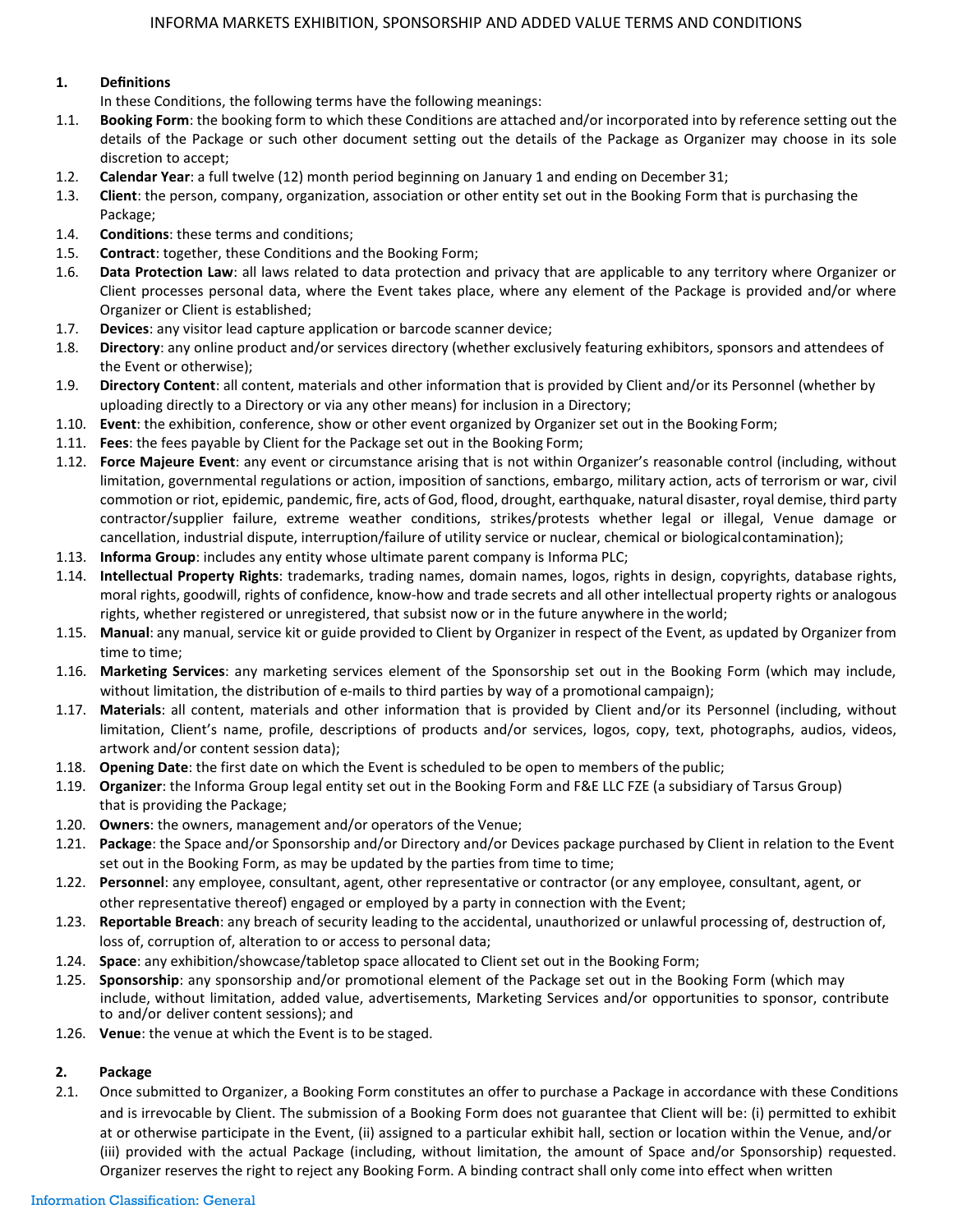confirmation (whether by e-mail or otherwise) of acceptance is sent by Organizer to Client (whether or not it is received). Except as set out in these Conditions, no variation of this Contract, including, without limitation, any updates to the Package, shall be effective unless such variation is agreed in writing by both parties. These Conditions apply to this Contract to the exclusion of any other terms that Client seeks to impose or incorporate, or which are implied by trade, custom, practice or course of dealing.

# **3. Fees**

- 3.1. Client shall pay the Fees in cleared funds in accordance with the payment terms stated in the Booking Form. Organizer shall have no liability whatsoever if Client pays the Fees (or any portion thereof) into any bank account other than the bank account specifically designated by Organizer to Client for payment. In particular, Organizershall not be liable for any loss, damage, cost, claim or expense suffered or incurred by Client and/or any of its Personnel arising out of or in connection with third party fraud, including, without limitation, false change of bank account communications, identity theft and other scams. Payment of the Fees into Organizer's designated bank account only shallsatisfy Client's payment obligations under this Contract. To the extent that Client receives any communication notifying Client of a change in Organizer's designated bank account, Client is required to verify the authenticity of the same directly with Organizer. Without prejudice to any other right or remedy it may have, if Organizer does not receive the Fees into Organizer's designated bank account in cleared funds by the due date for payment, Organizer shall be entitled to: (i) refuse Client and its Personnel entry to the Event, (ii) refuse and/or withdraw the provision of any element of the Package, and/or (iii) charge interest on such overdue sum from the due date of payment at the rate of 1.5% per month (18% per annum) or, if less, the maximum rate permitted by applicable law, accruing on a daily basis and being compounded quarterly until payment of the overdue sum is made, whether before or after judgment. Where Organizer takes any such action, Client shall not be entitled to a refund of any portion of the Fees it has already paid in respect of the Package and the Fees shall remain due and payable in full.
- 3.2. It is the intent of the parties that Organizer shall receive the Fees in full and that any: (i) banking and other transfer of payment charges, and (ii) applicable VAT, GST, sales and/or service taxes shall be paid solely by Client (in addition to the Fees). If and to the extent that any withholding taxes are payable in connection with the whole or any portion of the Fees, Client shall pay such withholding taxes directly to the relevant tax authority and furnish Organizer with a valid certificate evidencing payment. To the extent that a valid certificate is not provided, or to the extent that Organizer is unable to recover the withholding taxes, the amount of the Fees shall be increased by an amount necessary to compensate for the withholding taxes (including, without limitation, any amount necessary to "gross up" for withholding taxes levied on the increase itself).
- 3.3. Client acknowledges and agrees that certain services may be required by the Owners and/or Organizer for the safe and efficient operation of the Event, including, without limitation, connection to and consumption of utilities (for example, electricity) and inspection/health and safety auditing of exhibition stand/shell scheme plans. Such services shall be provided by contractors appointed by the Owners and/or Organizer and it is a condition of this Contract that Client uses such contractors for these services. Rates and charges for such services (**Contractor Fees**) shall be set out in the Manual or otherwise provided in writing by Organizer prior to the Opening Date. Client is solely responsible for payment of the Contractor Fees directly to each relevant contractor, in accordance with each relevant contractor's payment terms. If Client fails to pay the Contractor Fees in accordance with such payment terms, Organizer may at its sole discretion: (i) pay such Contractor Fees itself and recharge Client directly for these, or (ii) deem that Client has committed an irremediable material breach of this Contract and exercise Organizer's rights pursuant to Condition 15.1.

### **4. Client's general obligations**

- 4.1. Client shall comply with: (i) all laws (including, without limitation, all laws relating to anti-bribery, anti-corruption, trade sanctions, modern slavery and export controls), (ii) all rules, regulations and instructionsissued by Organizer and/or the Owners from time to time in connection with any element of the Package (including, without limitation, in relation to health, safety and security requirements), and (iii) the provisions of the Manual, including, without limitation, all operational requirements stated therein.
- 4.2. Client warrants, represents and undertakes that: (i) it has the right, title and authority to enter into this Contract and perform its obligations hereunder, and (ii) the person signing or otherwise legally accepting this Contract on behalf of Client has the requisite authority to do so.
- 4.3. Client and its Personnel must not: (i) act in any manner which causes offence, annoyance, nuisance or inconvenience to Organizer, the Owners and/or any other attendee of the Event, (ii) do anything which might adversely affect the reputation of Organizer, the Owners and/or the Event, and/or (iii) cause or permit any damage to the Venue or any part thereof or to any fixtures or fittings which are not the property of Client.
- 4.4. Client shall cooperate, in good faith, with Organizer in all matters relating to the Package and/or the Event. Without limitation, Client shall provide Organizer with all information as Organizer may reasonably request in respect of the Package and shall ensure that such information is accurate.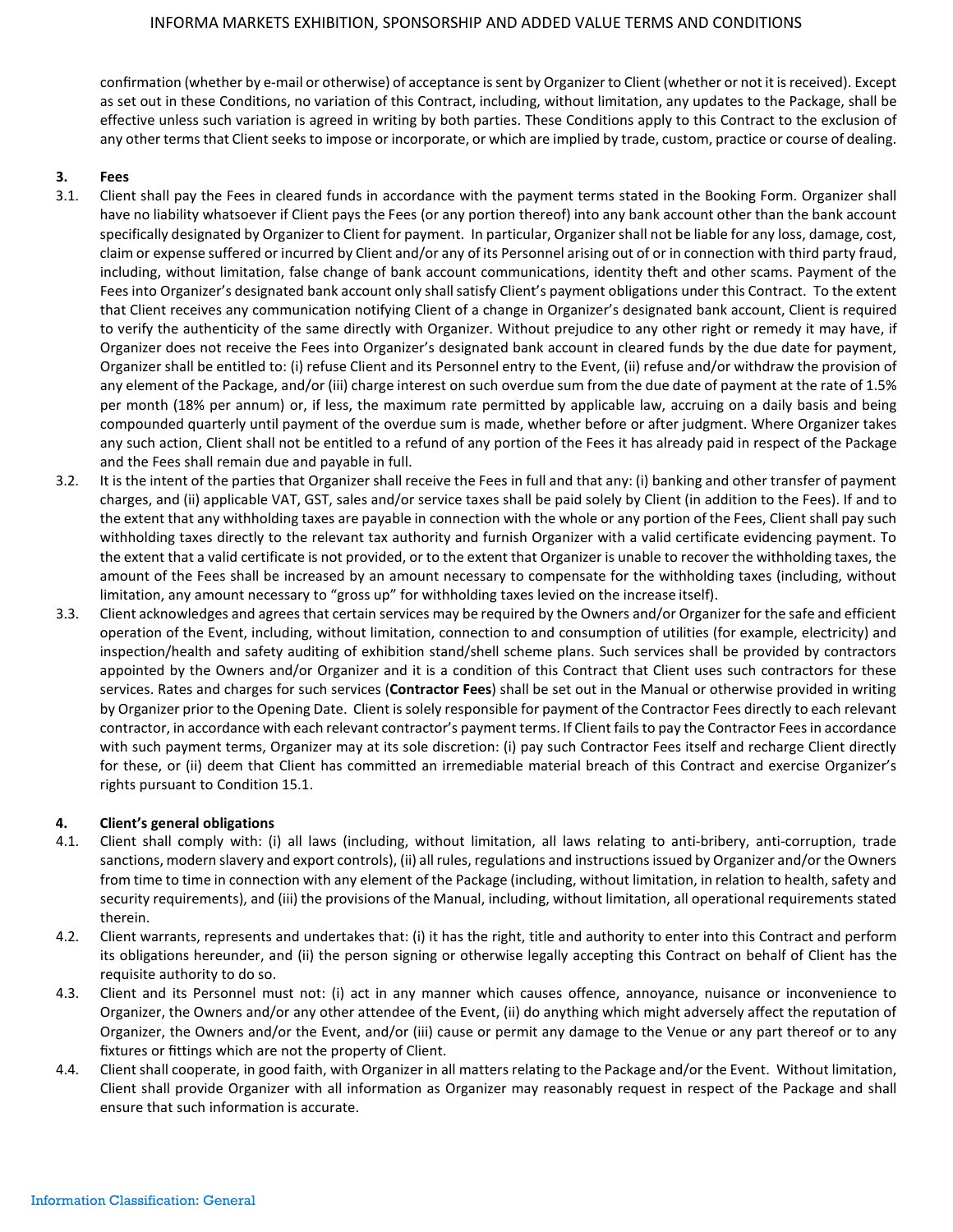- 4.5. Client is solely responsible for obtaining passports, visas and other necessary documentation for entry into the country or territory where the Event is held. If Client and/or its Personnel cannot attend the Event due to a failure to obtain such documentation, the Fees shall remain due and payable in full.
- 4.6. Client is solely responsible for obtaining any licenses, regulatory approvals, customs clearances or other necessary consents required for Client to participate in the Event and display its exhibits, including, without limitation, any licenses or other necessary consents required for the playing of music or any other audio or visual material by Client and/or its Personnel.
- 4.7. Client consents to its details (including, without limitation, its name, logo and profile) being: (i) published in any show guide, directory and/or other promotional materials prepared in connection with the Event, and/or (ii) displayed on the Event website. Although Organizer shall take reasonable care in any such publication/display, it shall not be liable for any errors, omissions or misquotations that may occur.
- 4.8. All unauthorized filming, sound recording and photography of the Event, and all unauthorized transmission of audio or visual material at the Event, by Client and/or its Personnel is expressly prohibited. Client and/or its Personnel agree: (i) to surrender to Organizer or destroy on demand any material in whatever media recorded in violation of this Condition 4.8, and (ii) that the copyright and other Intellectual Property Rights in any such material shall vest in Organizer unconditionally and immediately on the creation of such material.
- 4.9. Client acknowledges and agrees that Organizer and its Personnel shall be permitted to film, sound record and photograph the Event, which may include, without limitation, filming, sound recording and photography featuring Client's Personnel (the **Content**). Client agrees to make its Personnel aware of such filming, sound recording and photography of the Event. Client acknowledges and agrees that Organizer is the sole and exclusive owner of all rights in the Content and hereby waives any and all: (i) rights in and to such Content, and (ii) claims that Client may have relating to or arising from the Content or its use. Without limitation, Organizer shall be permitted to use the Content anywhere in the world for promotional and other purposes, without any payment or compensation. If any of Client's Personnel has any objection to the use of their image in any filming, sound recording and/or photography of the Event, Client shall notify Organizer in writing.
- 4.10. Client acknowledges and agrees that the terms of this Contract (including, without limitation, the amount of the Fees) and the provisions of the Manual shall constitute confidential information of Organizer and Client undertakes that it shall not at any time disclose the same to any third party.

# **5. Data protection**

- 5.1. Each party acknowledges and agrees that it is responsible for its own processing of personal data in connection with this Contract, including, without limitation, any processing of personal data pursuant to a Data List (as defined in Condition 5.2) (and, where applicable, the parties agree that each party acts as a data controller for the purposes of the General Data Protection Regulation (Regulation (EU) 2016/679)). Each party shall: (i) only process personal data in compliance with, and shall not cause itself and/or the other party to be in breach of, Data Protection Law, and (ii) act reasonably in providing such information and assistance as the other party may reasonably request to enable the other party to comply with its obligations under Data Protection Law. If either party becomes aware of a Reportable Breach relating to the processing of personal data in connection with this Contract, it shall: (i) provide the other party with reasonable details of such Reportable Breach without undue delay, and (ii) act reasonably in co-operating with the other party in respect of any communications and/or notifications to be issued to any data subjects and/or supervisory authorities in respect of the Reportable Breach. If either party receives any communication from any supervisory authority relating to the processing of personal data in connection with this Contract, it shall: (i) provide the other party with reasonable details of such communication, and (ii) act reasonably in co-operating with the other party in respect of any response to the same. Organizer collects, uses and protects personal data in accordance with its privacy policy, which can be found here: [https://www.informamarkets.com/en/privacy-policy.html.](https://www.informamarkets.com/en/privacy-policy.html)
- 5.2. Without prejudice to the generality of Condition 5.1, Client acknowledges and agrees that if it receives any list containing personal data from Organizer as part of the Package (a **Data List**), it shall: (i) keep the Data List confidential and not disclose it to any third party, (ii) only use the Data List for the purpose of making an initial approach to contacts on the Data List in response to their engagement with Client's products and/or services as facilitated by the Package, (iii) securely delete or put beyond use all or any part of the Data List upon Organizer's reasonable request or by such time as is required by Data Protection Law, whichever is earlier, and (iv) provide Organizer with reasonable details of any enquiry, complaint, notice and/or other communication it receives from any supervisory authority relating to Client's use of the Data List, and act reasonably in cooperating with Organizer in respect of Client's response to the same. Client acknowledges and agrees that Organizer shall only be obliged to provide Client with all or any part of a Data List to the extent that it is legally permitted to do so and Organizer shall not be liable if the volume of personal data provided to Client is less than anticipated as a result of Organizer's compliance with Data Protection Law.

### **6. Specific terms relating to Space**

6.1. Organizer reserves the right at any time to make such alterations in the floor plan of the Event or in the specification of the Space as Organizer in its absolute opinion considers to be in the best interests of the Event, including, without limitation,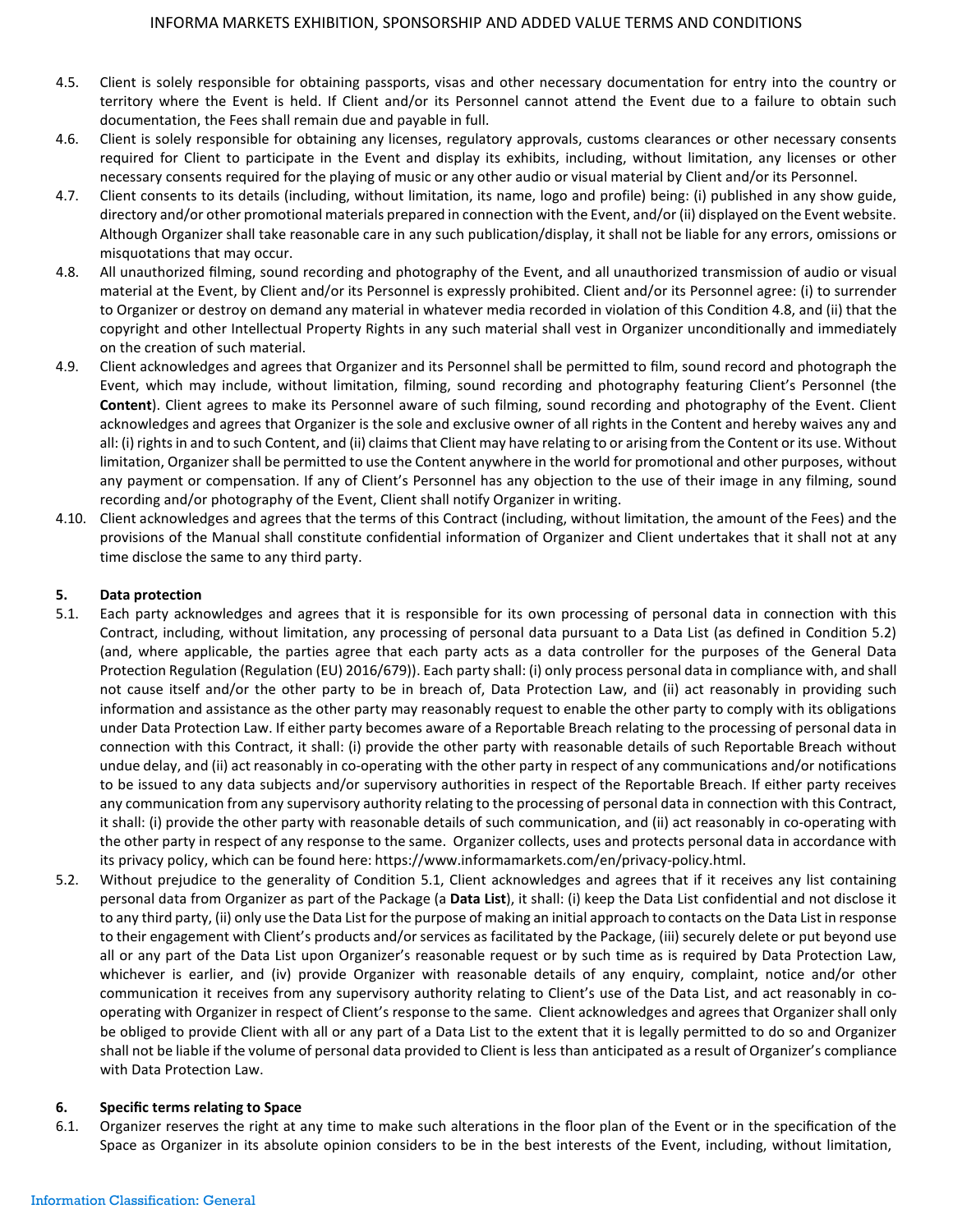altering the size, shape or position of the Space and/or the exhibition stand therein and/or changing or closing entrances, exits and access to the Venue. If the size of the Space is reduced, Client shall receive a pro-rata refund of the Fees payable in respect of the Space. Space assignment will be indicated on the confirmation of acceptance and/or invoice. Client must rent enough space to contain its exhibit completely within the confines of the booth lines. Equipment may not extend into the aisles, over the aisles, or across Client's booth line. Heights and depths specified by the IAEE Guidelines must be observed and floorplans for double decker/two story exhibits must be approved by the Organizer, official contractor and Venue's Fire Marshal. Additional charges will be incurred. Organizer reserves the right to relocate Client to a comparable space; should Client not agree the exhibit space reverts back to the Organizer.

- 6.2. Organizer permits Client to use the Space for the purpose of displaying exhibits at the Event. Such use shall not constitute a tenancy and Client shall have no other rights to, or interest in, the Space. Client is only permitted to conduct business from the Space and shall not (nor shall it permit any other person to) conduct any display or exhibit, distribute publications or other materials or otherwise canvass or solicit for business in any other area of the Venue. Booth furnishings (inclusive of audio and/or video) should be appropriate for a general audience and will not be offensive. Organizer retains the right to investigate any complaints and will determine if any content is offensive or inappropriate, the Client will cease use of such content.
- 6.3. Client agrees not to use any displays that the Organizer determines, in its absolute discretion, will unreasonably endanger the person or property of the attendees or of the exhibitors, are in bad taste, are liable to discredit the Organizer or subject the Organizer to criticism or legal liability, are inconsistent with the purposes of the Organizer and the interest and welfare of its attendees, are detrimental to the property rights of the Organizer, or violate the booth regulations or any other provision of this contract. In the event the Organizer determines at any time that any exhibit may or does violate this contract and the exhibitor is unable or unwilling to cure or correct such violation, the Organizer may terminate this agreement immediately and forbid erection of the exhibit or may remove or cause the exhibit to be removed at the exhibitor's expense, and the exhibitor hereby waives any claim for refund of the exhibit booth or other damages arising out of such termination and/or exhibit removal. Any exhibitor who is uncertain as to whether an exhibit is in compliance with all applicable regulations and requirements should contact the Organizer immediately.
- 6.4. Client undertakes: (i) to occupy the Space in time for the opening of the Event, (ii) at all times during the Event to ensure that its Space (and exhibition stand therein) is (a) staffed by competent personnel, and (b) clean, tidy, well presented and free from unsafe materials/items and other hazards (failing which, Organizer reserves the right without liability to arrange for this to be done at Client's risk and expense), and (iii) not to close its exhibition stand prior to the closing of the Event.
- 6.5. Client shall not permit the display of any exhibits that do not exclusively relate to Client's own commercial activities. Organizer reserves the right, without liability and at Client's risk and expense, to remove any exhibit and/or stop any display or demonstration which Organizer considers in its reasonable opinion: (i) contravenes any law and/or any applicable industry regulations/standards, (ii) constitutes counterfeit goods and/or infringes the Intellectual Property Rights of any third party, (iii) is likely to cause offence, and/or (iv) does not otherwise comply with these Conditions.
- 6.6. Unless the provisions of Condition 6.6 apply, Client is solely responsible for all aspects of the set-up of the Space, including, without limitation, modular stand or similar construction, pipes and drapes, shell scheme, branding and dressing. Organizer reserves the right to have the official contractor install the exhibit or remove unopened freight at the expense of the exhibitor. Client must provide carpet or other suitable flooring for its entire exhibit space. Under no circumstance may the weight of any exhibit material exceed the specified maximum floor lad of the Venue. Client assumes full and sole responsibility for any injury or damage to persons or property resulting from failure to distribute the placement of its exhibit material in accordance with the floor loading specifications. Dismantling nor removal of materials may not begin until the close of the Event on the final day.
- 6.7. Organizer shall be responsible for setting-up a pre-built booth for Client in the Space (to include modular stand or similar construction, pipes and drapes and shell scheme) only where it has expressly agreed to do so in the Booking Form. Client is solely responsible for all aspects of dressing and branding of the Space.
- 6.8. Client may not share the Space with any third party without the prior written consent of Organizer (and any such consent shall be conditional on the Space sharer agreeing to comply with any terms, conditions and restrictions as may be prescribed by Organizer\*). If and to the extent that Client is permitted to share the Space, Client shall procure that any Space sharer and any Space sharer's Personnel comply with this Contract, provided that Client shall be solely responsible for the Space in its entirety and shall be liable for any act or omission of any Space sharer and any Space sharer's Personnel (including, without limitation, any breach of the terms of this Contract by the same). Unless otherwise agreed in writing by Organizer, Client shall ensure that at all times during the Event its exhibition stand is staffed by at least one of its own Personnel. Notwithstanding any approved Space sharing arrangement, Client shall itself remain wholly liable for the full amount of the Fees. (\*two (2) companies cannot share one 9m²/10'x10' booth but may share an 18m²/10'x20' booth or larger.)
- 6.9. Organizer shall reserve the right to determine appropriate attire and manner. If for any reason the attire of Client's personnel is deemed inappropriate by Organizer, the Client may be requested to make suitable changes of its employees, exhibit staff and/or models. Client may be requested to remove individuals wearing the inappropriate attire at the Client's request.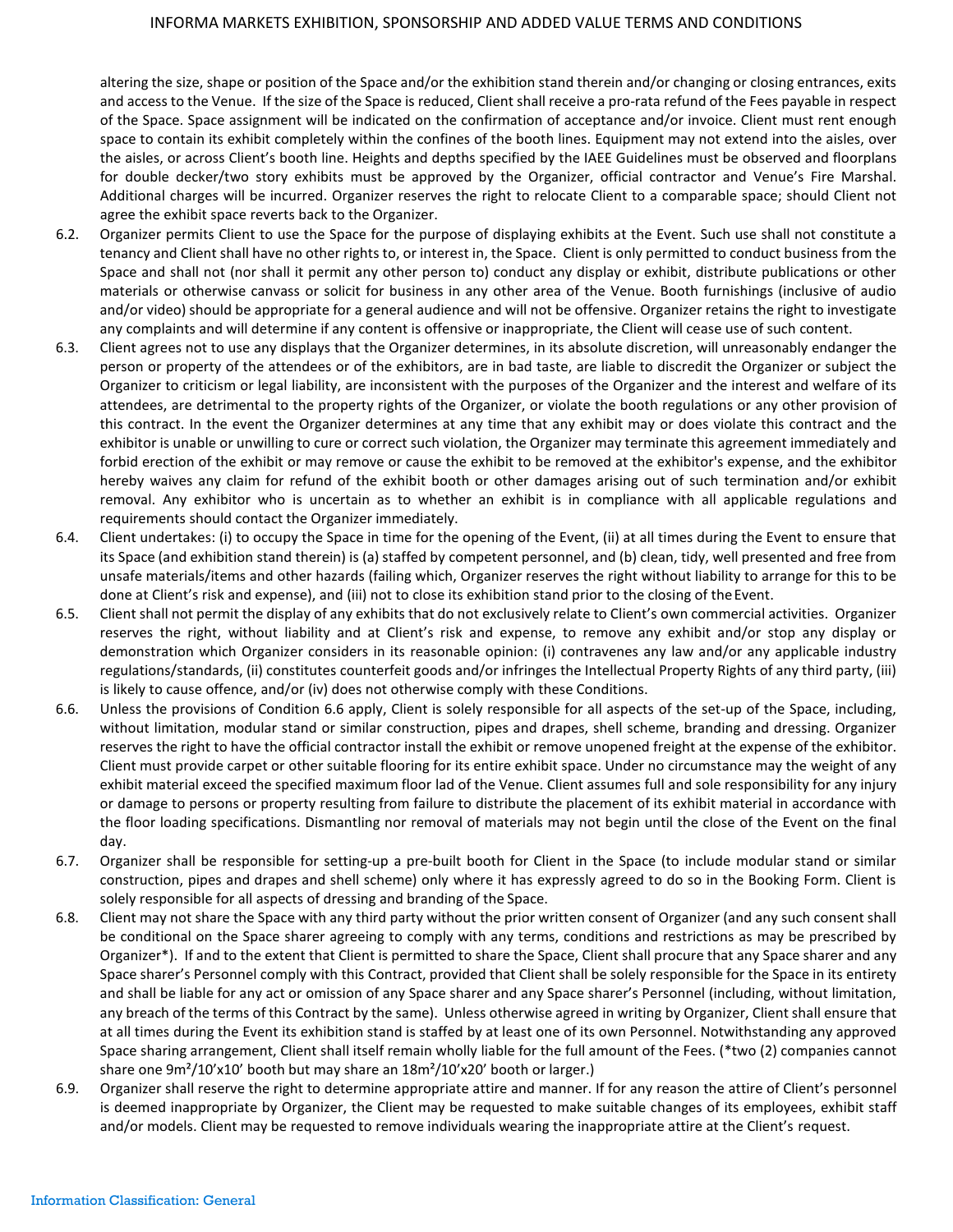- 6.10. Food and/or beverages may only be supplied by Client and/or its Personnel with the prior written consent of Venue and Organizer. Without limitation to the foregoing, Client is forbidden to bring any food or alcoholic beverages into the Venue without the prior written consent of Venue and Organizer (and, if consent is granted, corkage fees may be required). The Venue reserves the right to confiscate any items considered a violation of this policy without compensation and the Organizer may eject the Client from the premises. Alcoholic beverages may only be served from the Client's booth and within the published time frame.
- 6.11. Disruption or noise level from any demonstration or sound system must be kept to a minimum and should not interfere with others. The use of devices for mechanical reproduction of sound or music is permitted (up to 85 decibels), but must be controlled and not be projected outside the confines of the exhibit booth. No noise makers or anything not in keeping with the character and high standards of the Event may be distributed or used by exhibitor in the exhibition area. Organizer reserves the right to determine at what point a disruption or sound level constitutes interference with other exhibits and must be discontinued. Any demonstrations (including but not limited to photographers, musicians, entertainers, loudspeakers, sound system equipment and any noise-making devices) must be restricted to within the exhibitors booth and not block aisles or overlap into neighboring exhibits. Operation of any equipment must be pre-approved in writing by the Organizer and reserves the right to determine when any demonstration becomes objectionable or interferes with adjacent exhibit spaces and may, if necessary, require that they be discontinued.
- 6.12. Except in connection with any Event that is open to consumers and/or with the prior written consent of Organizer, retail sales (and the delivery of any associated products and/or services) are not permitted on the Event floor.
- 6.13. Hospitality functions (including meetings, conferences, special events and receptions, unless approved by Organizer) are not permitted during the Event (inclusive of set-up, official Show days and tear down). Any hospitality functions during the dates of the Event in the host city is reserved for exhibiting/sponsoring companies and must be approved by the Organizer. Outboarding is also prohibited. Outboarding is when a company that is eligible to exhibit/sponsor at the Event does not but hosts attendees/delegates from the Event without Organizer's approval during the Event (inclusive of set-up, official Show days and tear down). Companies that engage in outboarding will be prohibited from all future events. Exhibiting companies are encouraged to protect their investment and report any outboarding to Organizer.
- 6.14. At such time after the close of the Event as Organizer may specify, or on any earlier termination of this Contract, all exhibits shall be removed from the Venue and the Space shall be delivered to Organizer in good and clean order and in such condition as initially provided to Client. Any Client property remaining after such time shall be considered abandoned and may be sold or otherwise disposed of by Organizer at Client's risk and expense.
- 6.15. Without prejudice to any other right or remedy it may have, if Client and/or any of its Personnel is in breach of this Condition 6 and/or is otherwise engaged in any activity that might jeopardize the health, safety and/or security of the Event and/or any other attendee of the Event, Organizer reserves the right without liability to close Client's exhibition stand.

### **7. Specific terms relating to Sponsorship (including, without limitation, Marketing Services)**

- 7.1. Client shall: (i) provide Organizer with all Materials within any deadlines specified by Organizer, and (ii) comply with Organizer's specifications and technical requirements in relation to all Materials. If Client does not, Organizer reserves the right to refuse to print, publish or otherwise use any or all of the Materials (but all Fees in respect of the Sponsorship shall remain due and payable in full).
- 7.2. Client warrants, represents and undertakes that the Materials are: (i) accurate and complete, (ii) Client's own original work (of which Client is the copyright owner) or that Client has gained copyright and any other applicable clearance, consent, approval, license or permission from any relevant third party (including, without limitation, the copyright owner and any regulatory authorities), in each case such that Client has the right to make the Materials available to Organizer in connection with the Package without restriction and that they do not breach or infringe anyone else's rights (including, without limitation, the Intellectual Property Rights of any third party), (iii) not in any way defamatory, libelous, obscene, menacing, threatening, offensive, abusive or fraudulent, (iv) not in any way illegal and that they do not contravene any law or incite or encourage the contravention of any law, (v) not and will not be the subject of any claims, demands, liens, encumbrances or rights of any kind that could or will impair or interfere with Organizer's use of the Materials in connection with the provision of the Package, and (vi) if provided in digital form, free from any viruses and any other malware or corrupting elements of any kind and that they shall not cause any adverse effect on the operation of any Organizer system, publication, website, platform, media or other property and/or on any users of any of the foregoing.
- 7.3. Although Organizer shall take reasonable care in the production of any deliverable incorporating the Materials, it shall not be liable for any errors, omissions or misquotations that may occur. Without limitation to the foregoing, Organizer cannot guarantee any exact color matches in its incorporation of Materials and any colors used in Materials are for graphic and textual guidance only. All Materials are subject to the approval of Organizer (however, notwithstanding any such approval, Client shall have sole responsibility and liability in respect of such Materials). Organizer reserves the right to reject any Materials at any time after receipt. Organizer shall use its commercially reasonable efforts to provide the Sponsorship in the size, position and manner as specified in the Booking Form, but shall not be liable where reasonable modifications aremade.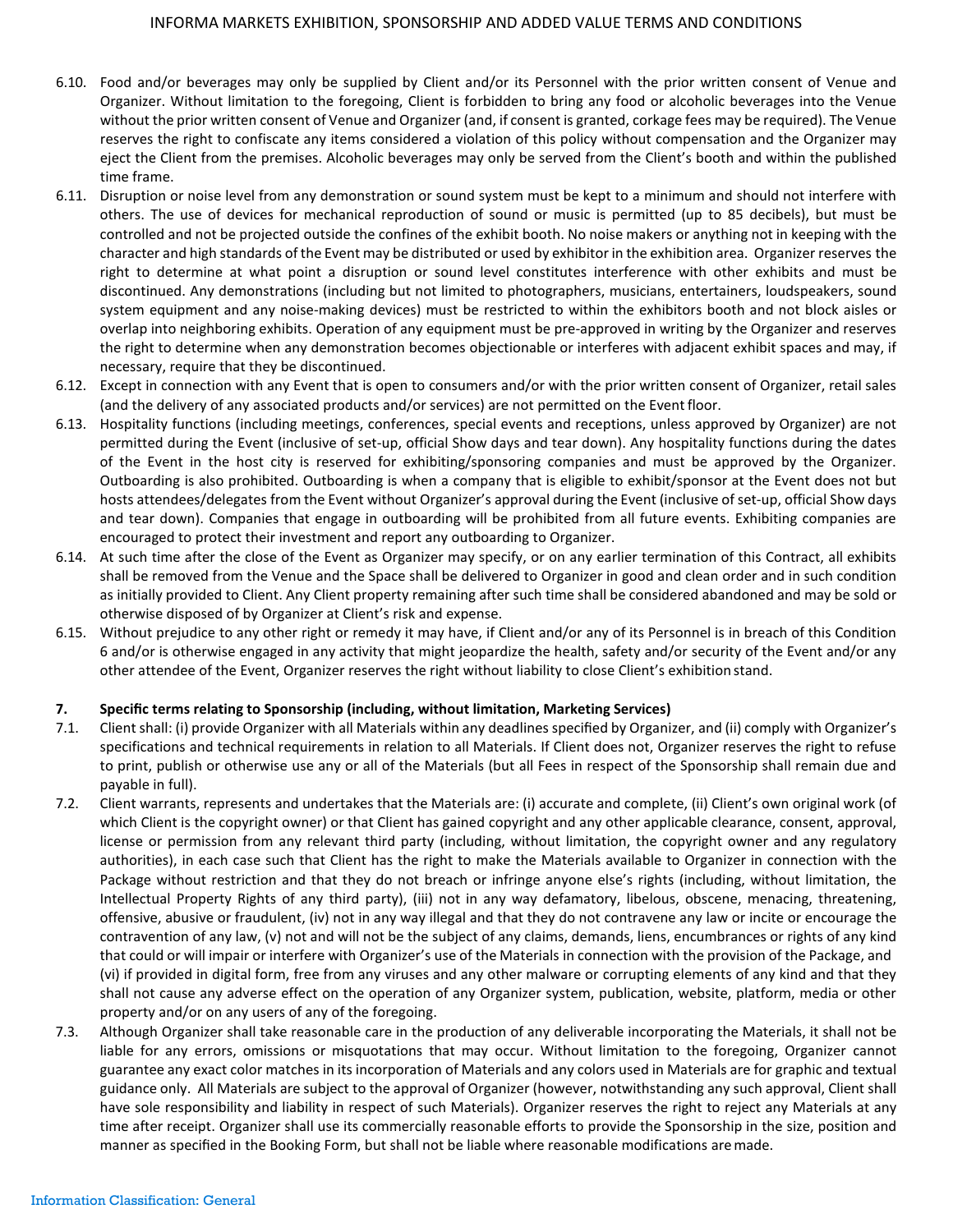- 7.4. Client hereby grants to Organizer a royalty-free, non-exclusive, worldwide license to use the Materials and Client's details in connection with the creation of any materials relating to the Event. Client acknowledges and agrees that, in view of the time and costrequired in preparing such materials, in circumstances where this Contract isterminated Organizer may at its discretion continue to use the Materials and Client's details after termination of this Contract where the time and cost required to remove the same from any materials relating to the Event cannot reasonably be justified by Organizer.
- 7.5. If all or part of the Sponsorship comprises Marketing Services, Organizer shall use commercially reasonable efforts to adhere to any delivery schedule set out in the Booking Form. Where such Marketing Services include the distribution of e-mails to third parties by way of a promotional campaign, at Organizer's request Client shall: (i) maintain and deliver to Organizer, by no later than five (5) days prior to the start of a campaign, a true, correct and complete suppression list containing e-mail addresses of those individuals who have opted out or unsubscribed from receiving communicationsfrom and/orrelating to Client and/or any of its affiliates (a **Suppression List**), and (ii) for the duration of the campaign, provide Organizer with an updated Suppression List, in a format specified by Organizer, immediately following each instance that an individual has requested to be opted out or unsubscribed. To the extent that, pursuant to such Marketing Services, any e-mails will be sent to any e-mail addresses provided by Client and/or its Personnel, Client warrants, represents and undertakes that Client has obtained all consents and permissions required for such e-mails to be sent to such e-mail addresses and that no such e-mail address appears on any Suppression List. Client shall indemnify Organizer against any loss, damage, cost, claim or expense (including, without limitation, in connection with any regulatory action or fine) suffered or incurred by Organizer and/or any member of the Informa Group arising out of or in connection with any breach by Client and/or its Personnel of this Condition 7.5.
- 7.6. Without prejudice to any other right or remedy it may have, if Client and/or any of its Personnel is in breach of this Condition 7, Organizer reserves the right without liability to: (i) suspend and/or discontinue the use of any Materials, and/or (ii) refuse and/or withdraw the provision of any element of the Sponsorship.

### **8. Specific terms relating to Show Directories (aka Directory)**

- 8.1. If Client purchases a Directory entry as part of the Package, the terms of this Condition 8 shall apply. The Booking Form may specify that it is mandatory for Client to purchase a Directory entry in connection with the Event.
- 8.2. The length of time that Client is entitled to have a Directory entry live for, and the extent of its coverage within and benefits related to such Directory, shall be specified in the Booking Form.
- 8.3. Client acknowledges and agrees that all usernames and passwords used to access any Directory are confidential and personal to Client and its Personnel (as applicable). Client shall not, and shall procure that its Personnel shall not, permit others to use such usernames and/or passwords and Client shall be liable for the acts and omissions of any person using such usernames and/or passwords (whether or not such use was authorized by Client and/or its Personnel). Client shall notify Organizer immediately of any unauthorized use of any usernames and/or passwords or any other breach of security regarding any Directory that comes to its attention.
- 8.4. All Directory Content must comply with these Conditions. Organizer reserves the right to remove any Directory Content that it deems offensive, inappropriate, libelous or non-compliant with these Conditions. Client shall ensure that the Directory Content shall not infringe the Intellectual Property Rights of any third party and Client shall be solely responsible for checking the accuracy and compliance with law of any Directory Content.
- 8.5. All Directory Content shall be considered non-confidential and non-proprietary. Client waives any moral rights in the Directory Content to the fullest extent permitted by law.
- 8.6. Client warrants, represents and undertakes that the Directory Content is: (i) accurate and complete, (ii) Client's own original work (of which Client is the copyright owner) or that Client has gained copyright and any other applicable clearance, consent, approval, license or permission from any relevant third party (including, without limitation, the copyright owner and any regulatory authorities), in each case such that Client has the right to make the Directory Content available to Organizer in connection with the Package without restriction and that it does not breach or infringe anyone else's rights (including, without limitation, the Intellectual Property Rights of any third party), (iii) not in any way defamatory, libelous, obscene, menacing, threatening, offensive, abusive or fraudulent, (iv) not in any way illegal and that it does not contravene any law or incite or encourage the contravention of any law, (v) not and will not be the subject of any claims, demands, liens, encumbrances or rights of any kind that could or will impair or interfere with Organizer's use of the Directory Content in connection with the provision ofthe Package, and (vi) if provided in digital form, free from any viruses and any other malware or corrupting elements of any kind and that it shall not cause any adverse effect on the operation of any Organizer system, publication, website, platform, media or other property and/or on any users of any of the foregoing.
- 8.7. If and to the extent that the Directory Content contains information relating to Client's products and/or services (images and details of which may be uploaded to a Directory), Client further represents, warrants and undertakes that such information is limited to generic information only and is not advisory. Client shall ensure that the Directory Content relates exclusively to Client's own commercial activities.
- 8.8. Without limitation to Condition 16.4, Client shall indemnify Organizer against any loss, damage, cost, claim or expense suffered or incurred by Organizer and/or any member of the Informa Group arising out of or in connection with the Directory Content,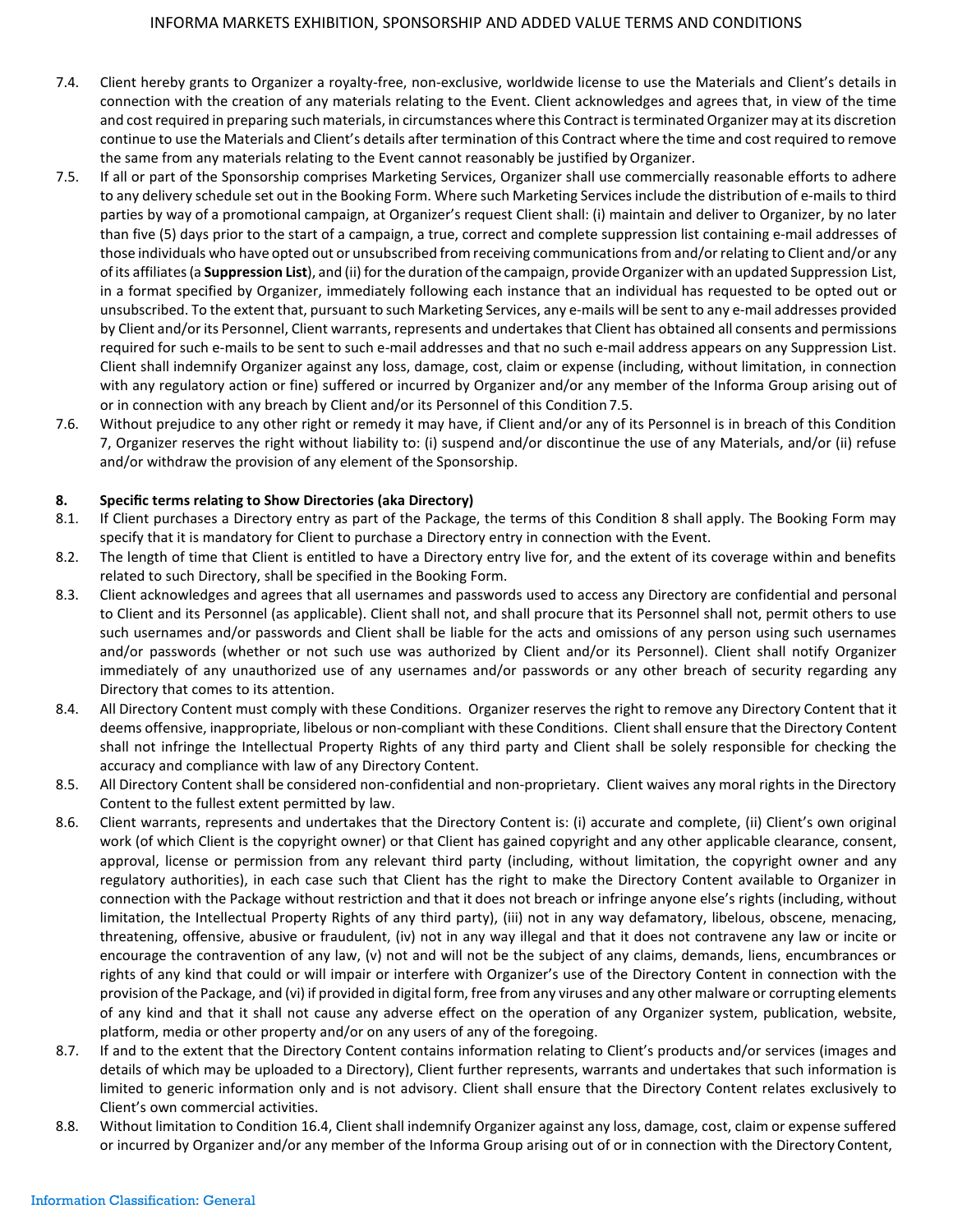including, without limitation, any third party claim regarding: (i) the inaccuracy or incompleteness of the Directory Content, and/or (ii) any infringement of third party Intellectual Property Rights relating to the Directory Content.

- 8.9. Organizer cannot guarantee that a Directory shall operate continuously, securely or without interruption and Organizer does not accept any liability for its temporary unavailability or for any viruses or other harmful components. Organizer reserves the right at any time and for any reason to: (i) make alterations and/or corrections to, suspend and/or discontinue any aspect of any Directory, (ii) vary the technical specification of any Directory, and/or (iii) temporarily suspend and/or disable Client's and its Personnel's access to any Directory for the purposes of maintenance, upgrade or addressing any securityconcerns.
- 8.10. Organizer does not endorse or accept any responsibility for the use of, or content on, any other website linked or referenced within any Directory and Organizershall not be liable for any loss, damage, cost, claim or expense suffered or incurred by Client and/or any of its Personnel arising out of or in connection with the use of, or reliance on, any content, products and/orservices available on or through any other website.
- 8.11. Client acknowledges and agrees that use of a Directory shall be further subject to any website terms of use and/or fair or acceptable use policies indicated on the website on which such Directory is hosted.
- 8.12. Without prejudice to any other right or remedy it may have, if Client and/or any of its Personnel is in breach of this Condition 8 (and/or any website terms of use and/or fair or acceptable use policies indicated on the website on which any Directory is hosted), Organizer reserves the right without liability to suspend and/or disable Client's and its Personnel's use of, access to, coverage within and benefits related to any Directory.
- 8.13. Organizer's total liability in connection with a Directory, howsoever arising, shall be limited to the total amount of the Fees paid by Client in respect of such Directory only.

# **9. Specific terms relating to Devices**

- 9.1. If Client orders any Devices as part of the Package, the terms of this Condition 9 shall apply. The Booking Form may specify that it is mandatory for Client to order Devices for use at the Event.
- 9.2. Client acknowledges and agrees that all Devices are provided by Organizer's nominated third party supplier (**Device Supplier**). Devices enable Client to engage with the lead capture services provided by Device Supplier and activation and use of the lead capture services shall require Client to agree and adhere to Device Supplier's terms of use. By agreeing to Device Supplier's terms of use, this creates a separate contract between Client and Device Supplier for the activation and use ofsuch lead capture services. In the event that Device Supplier exercises any right to terminate Client's use of the lead capture services pursuant to its terms of use, all Fees paid by Client in respect of the Devices shall be non-refundable.
- 9.3. Client acknowledges and agrees that it shall obtain any required consents from an attendee of the Event before using any Devices to scan such attendee's badge.
- 9.4. Client acknowledges and agrees that Device Supplier shall host all data collected by Client and/or its Personnel in connection with the lead capture services in accordance with Device Supplier's terms of use. In particular, Client acknowledges and agrees that Device Supplier may be disclosing certain data that Client collects using the lead capture services to Organizer for the purposes set out in Device Supplier's terms of use.
- 9.5. Without prejudice to any other right or remedy it may have, if Client and/or any of its Personnel is in breach of this Condition 9, Organizer reserves the right without liability to insist that any Devices are no longer used by Client and/or its Personnel and are immediately returned to Device Supplier.
- 9.6. Client acknowledges and agrees that all Devices are provided to Client on Organizer's behalf by Device Supplier. Client shall collect and return any Devices in accordance with Device Supplier's instructions. Client shall indemnify Organizer against any loss, damage, cost, claim or expense suffered or incurred by Organizer and/or any member of the Informa Group arising out of or in connection with any Devices that are not returned or that are damaged by Client and/or its Personnel. In the event of any fault, malfunction, failure or inaccuracy of any Devices or any other loss or damage arising in connection with any Devices and/or any captured data, Client should contact Device Supplier to resolve any issues. Client hereby waives any and all claims against Organizer that Client may have relating to or arising from any such issues. Organizer's total liability in connection with any Devices, howsoever arising, shall be limited to the total amount of the Fees paid by Client in respect of the Devices only.

### **10. Visitor, delegate and Client's Personnel passes**

10.1. Where visitor passes and/or delegate passes are issued as part of the Package, they are issued subject to Organizer's terms and conditions applicable to visitors and/or delegates (as applicable) in force from time to time. Client shall be supplied (either by Organizer or the Owners) with passes for its Personnel (as applicable) who are working at the Event and such passes must be produced by such Personnel on request at the Event. Organizer may refuse entry to any person without a valid pass. Passes are only valid in the name of the person to whom they are issued.

### **11. Limitation of rights granted**

11.1. Client's rights in relation to the Event and the Package are strictly limited to those set out in this Contract. Client shall be permitted to advertise on its own website and/or social media the fact of its attendance and participation in the Event,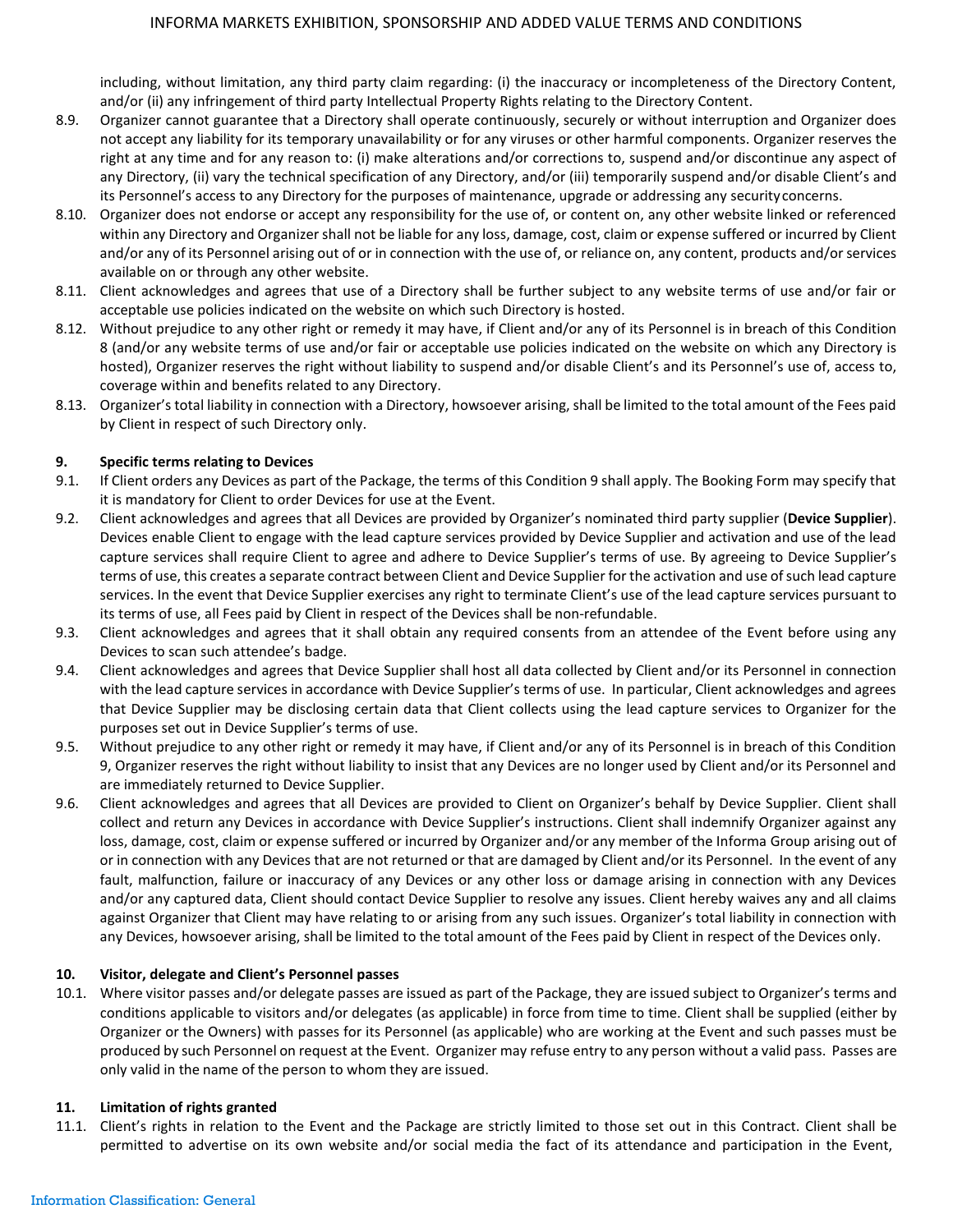including, without limitation, by providing a web link to the Event website, provided that Organizer may request at any time and for any reason that Client removes any such advertising and Client shall be required to comply with any such request promptly. Client is not permitted to: (i) establish a website specifically relating to the Event, and/or (ii) otherwise promote or advertise its association with the Event and/or Organizer, except as expressly stated herein or with the prior written consent of Organizer. Nothing in this Contract shall be construed as granting to Client any right, permission or license to use or exploit the Intellectual Property Rights of Organizer and/or any member of the Informa Group.

### **12. Changes to the Event**

12.1. Notwithstanding any other provision of this Contract, Organizer reserves the right without liability at any time and for any reason to make reasonable changes to the format, content, location, Venue, opening hours, duration, dates and/or other timings of the Event. If any such changes are made, this Contract shall continue to be binding on both parties, provided that the Package shall be amended as Organizer considers necessary to take account of such changes.

# **13. Cancellation and changing the date(s) of the Event by Organizer**

- 13.1. Organizer reserves the right to cancel or change the date(s) of the Event at any time and for any reason (including, without limitation, if a Force Majeure Event occurs that Organizer considers makes it illegal, impossible, inadvisable or impracticable for the Event to be held).
- 13.2. In the event that the date(s) of the Event are changed to new date(s) that are within twelve (12) months of the originally scheduled Opening Date of the Event and/or the Event is cancelled but is reasonably expected by Organizer to be held at any time in the next Calendar Year (or, in the case of an Event that is held on a biennial basis, in the next two (2) Calendar Years), this Contract shall continue in full force and effect and the obligations of the parties shall be deemed to apply to the Event on the new date(s) or when it is next staged (as applicable) in the same way that they would have applied to the originally scheduled Event. For the avoidance of doubt, nothing in this Condition 13.2 shall excuse Client from the payment of the Fees in accordance with the payment terms stated in the Booking Form.
- 13.3. In the event that the Event is cancelled and is not reasonably expected by Organizer to be held at any time in the next Calendar Year (or, in the case of an Event that is held on a biennial basis, in the next two (2) Calendar Years), this Contract shall terminate without liability provided that, at Client's election, any portion of the Fees already paid shall be either (i) refunded, less an amount equal to 5% of the total Fees (the **Admin Fee**) from any portion of the Fees already paid or, where no Fees have been paid, Organizer shall be entitled to submit an invoice in respect of the balance of the Admin Fee, which shall become immediately due and payable or (ii) a credit note for the amount of the Fees already paid shall be issued and Client shall be released from paying any further portion of the Fees.
- 13.4. Client acknowledges and agrees that the provisions of this Condition 13 set out Client's sole remedy in the event of cancellation or the changing of the date(s) of the Event and all other liability of Organizer is hereby expressly excluded.

### **14. Cancellation by Client**

- 14.1. The application for the Package is irrevocable by Client and, except as expressly stated in the Booking Form, Client has no rights to cancel this Contract. Except as expressly set out in these Conditions and/or in the Booking Form, no refunds shall be given and the Fees shall remain due and payable in full.
- 14.2. To the extent that the Booking Form expressly permits cancellation by Client, Client may cancel the Package on written notice to Organizer, except where Organizer hasthe right to terminate this Contract under Condition 15.1. Upon any such cancellation by Client, Client shall pay Organizer such cancellation fees as are stated in the Booking Form. For the purpose of determining any such cancellation fees, the relevant dates shall be fixed by reference to the originally scheduled Opening Date of the Event and not any newly scheduled Opening Date of the Event that has been changed pursuant to Condition 13.2.

### **15. Termination**

- 15.1. Organizer may terminate this Contract without liability immediately at any time by written notice to Client if Client: (i) is in material breach of any of its obligations under this Contract and/or any other agreement between Client and any member of the Informa Group and either the breach is irremediable or Client has not remedied the breach (if the same is capable of remedy) within fourteen (14) days of receiving written notice of the breach (or such lesser period as would be required for the breach to be remedied in sufficient time prior to the Opening Date of the Event or any element of the Package being provided on a scheduled date), (ii) goes into liquidation, is declared insolvent, has an administrator appointed (or an application is made for the same), ceases to carry on business or suffers any analogous event in any jurisdiction, or (iii) is convicted of any criminal offence or otherwise so conducts itself as to bring itself, the Event and/or Organizer into disrepute. Without prejudice to any other right or remedy it may have, in the event that Organizer terminates this Contract pursuant to this Condition 15.1, Organizer shall not be required to refund any Fees received from Client and Organizer shall be entitled to submit an invoice in respect of the balance (or the whole as the case may be) of the Fees which shall become immediately due and payable.
- Information Classification: General 15.2. Organizer may terminate this Contract without liability immediately at any time by written notice to Client if Organizer: (i) determines in its absolute discretion that the provision of the Package to Client is not in the best interests of the Event and/or not in Organizer's legitimate commercial interests, (ii) is required by any law or instructed by any financial institution to cease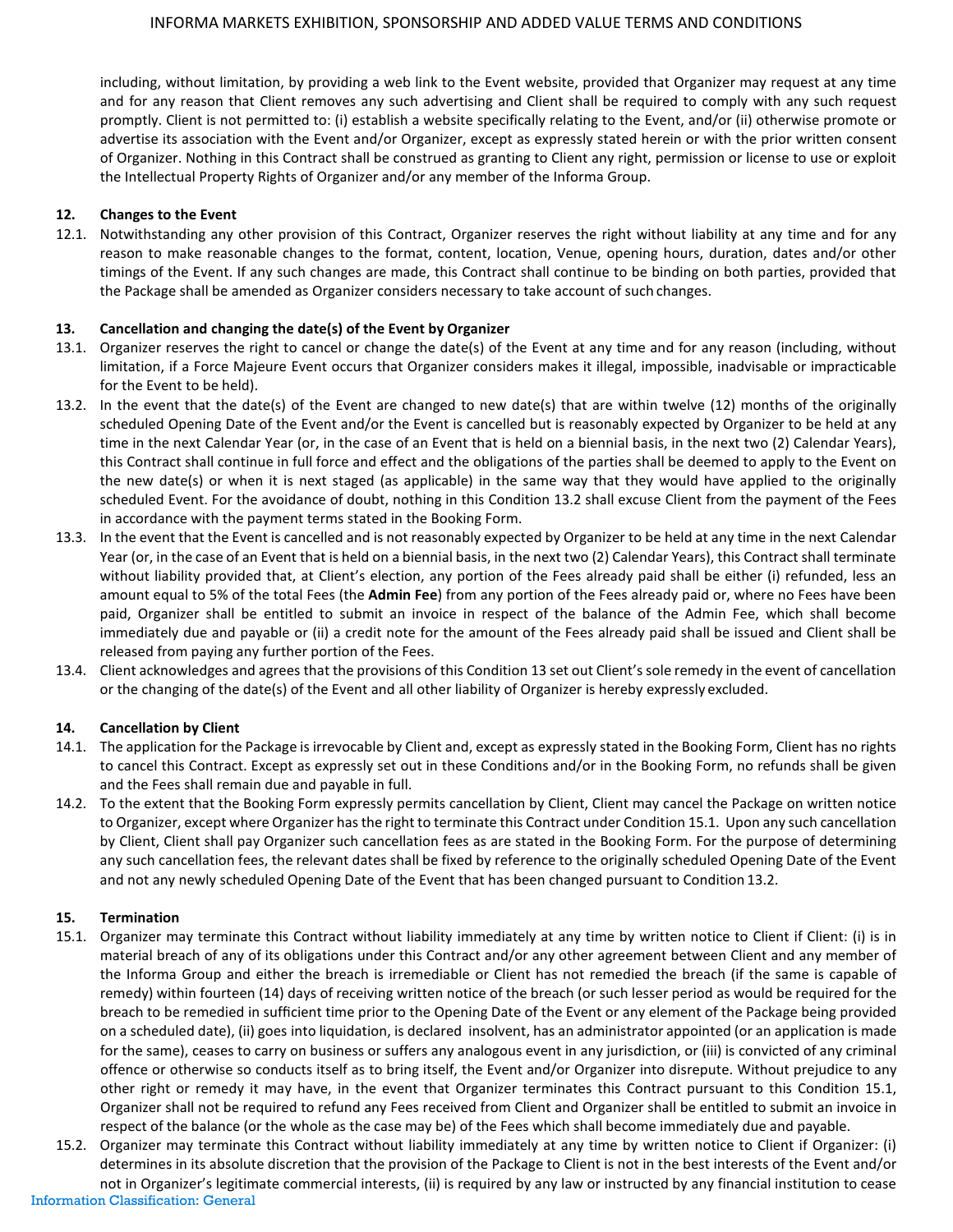trading with certain individuals/entities and/or in certain geographical locations, and/or (iii) decides to cancel the Event and does not wish for this Contract to continue in full force and effect pursuant to Condition 13.2. In the event that Organizer terminates this Contract pursuant to this Condition 15.2, any portion of the Fees already paid shall be refunded (where legally permissible) and Client shall be released from paying any further portion of the Fees. Client acknowledges and agrees that the refund of Fees paid is Client's sole remedy in the event of termination by Organizer under this Condition 15.2 and all other liability of Organizer is hereby expressly excluded.

- 15.3. Upon any termination of this Contract, without prejudice to any other right or remedy it may have, Organizer reserves the right without liability to close Client's exhibition stand, remove Client's Personnel from the Event, cover over any Materials and remove and sell/otherwise dispose of any exhibits or other property of Client (at Client's risk and expense). Organizer shall be free to re-sell any aspects of the Package as it shall deem fit.
- 15.4. Termination of this Contract shall not affect any rights, remedies, obligations or liabilities of either party that have accrued up to the date of termination.
- 15.5. Conditions 1, 3, 5.2, 7.4, 7.5, 8.8, 8.13, 9.6, 11, 13, 14, 15, 16, 19 and 20 shall survive termination of thisContract.

### **16. Liability and indemnity**

- 16.1. Organizer does not make any warranty as to the Event and/or Package in general, including, without limitation, in relation to: (i) the presence, absence or location of any exhibitor, sponsor or attendee of the Event, (ii) the number of exhibitors, sponsors or attendees participating in the Event, and/or (iii) the benefit or outcome (commercial or otherwise) that Client may achieve as a result of participating in the Event and/or purchasing any element of the Package. Organizer further does not make any warranty as to (a) the condition of the Venue or any utilities that may be provided for use at the Venue, and/or (b) any products and/or services marketed, displayed or sold by any other exhibitor, sponsor or attendee at the Event and/or the benefit or outcome (commercial or otherwise) that Client may achieve as a result of any match-making initiatives, transactions or other deals/arrangements with such other exhibitors, sponsors or attendees. Except as set out in these Conditions, to the fullest extent permitted by law, Organizer excludes all terms, conditions, warranties, representations and undertakings relating to the Event and the Package that are not expressly stated herein.
- 16.2. Organizer shall not be liable for any loss, damage, theft, cost, claim or expense suffered or incurred by Client and/or any of its Personnel arising out of or in connection with the provision of any services supplied by third parties in relation to the Event and/or the Package, including, without limitation, the provision of utilities, AV, security rooms/cloakrooms, inspection/health and safety auditing of exhibition stand/shell scheme plans, stand-building, shell scheme, graphics, freight shipment, logistics, transportation and delivery services supplied by third party contractors and/or the Owners. Without limitation to the foregoing, Client acknowledges and agrees that services provided to Client by the Owners' and/or Organizer's mandated, official or recommended contractors are the subject of a separate agreement between Client and the relevant contractor(s).
- 16.3. Subject to Condition 16.6: (i) Client expressly assumes all risks associated with, resulting from or arising in connection with Client's and its Personnel's participation in and/or presence at the Event, (ii) neither Organizer nor any member of the Informa Group shall be liable for any (a) indirect, consequential, special, incidental or punitive loss or damage, loss of actual or anticipated profits or income, loss of business, loss of opportunity, loss of goodwill, loss or corruption of data or any other type of economic loss or damage, or (b) loss (or theft) of, injury to, illness of or damage to the person, property and effects of Client and/or any of its Personnel and/or any third party, whether (a) or (b) is caused by negligence, intentional act, accident, act of God or otherwise, and (iii) Organizer's (and any member of the Informa Group's) maximum aggregate liability to Client and its Personnel under this Contract or otherwise in connection with the Event and/or the Package, howsoever arising, shall be limited to the total amount of the Fees paid by Client.
- 16.4. Client shall indemnify Organizer against any loss, damage, theft, cost, claim or expense suffered or incurred by Organizer and/or any member of the Informa Group arising out of or in connection with: (i) any loss of or damage to any property or injury to, illness of or death of any person caused by any act or omission of Client and/or its Personnel, (ii) any third party claim that either the display of any exhibits (including, without limitation, counterfeit goods) by Client and/or its Personnel at the Event and/or on any Directory and/or the receipt and/or use of the Materials and/or the Directory Content in connection with the Package constitutes an infringement of the Intellectual Property Rights of any third party, (iii) any breach by Client and/or its Personnel of any law, (iv) where Client receives any Data List as part of the Package, any failure of Client and/or its Personnel to comply with Condition 5.2, and (v) where Client shares the Space with any third party pursuant to Condition 6.7, any act or omission of any such Space sharer and/or such Space sharer's Personnel.
- 16.5. Organizer shall not be in breach of this Contract nor liable for delay in performing, or failure to perform, any of its obligations under this Contract if such delay or failure results from a Force Majeure Event and/or from any delay, failure or error on the part of Client in providing cooperation, performance and/or approvals, consents, information and/or Materials as contemplated by this Contract. For the avoidance of doubt, nothing in this Condition 16.5 shall excuse Client from the payment of the Fees under this Contract.
- 16.6. Nothing in these Conditions shall exclude or limit any liability which cannot be excluded or limited by law.
- 16.7. Client acknowledges and agrees that, in light of the Fees, the provisions of this Condition 16 are no more than is reasonable to protect Organizer as the organizer of the Event and the provider of the Package.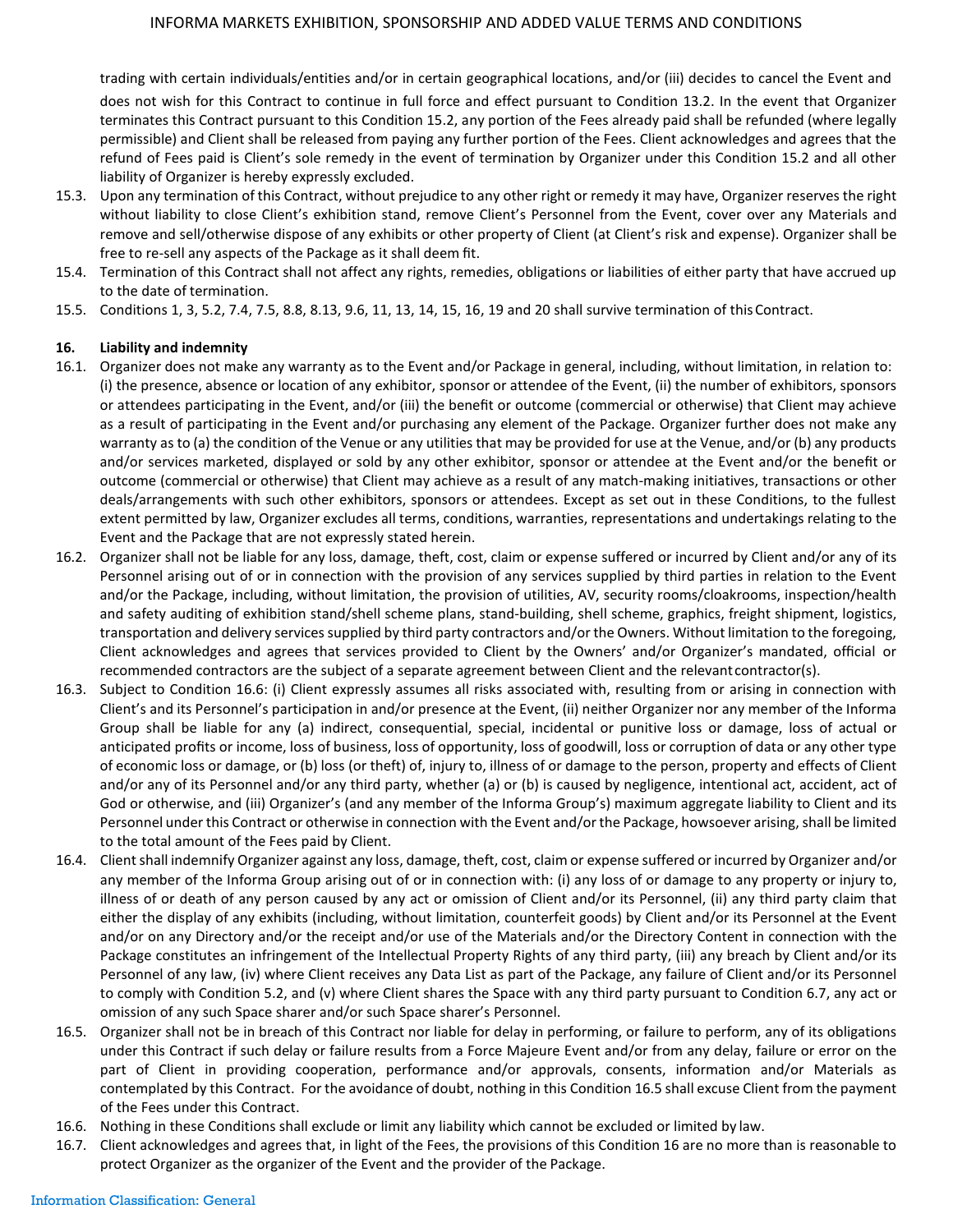### **17. Insurance**

- 17.1. Client shall, at its own expense, secure and maintain for the entire duration of the Event (move-in through move-out), the insurance listed below. All such insurance shall be primary of any other valid and collectible insurance of Client and shall be written on an occurrence basis. Claims made policies are not acceptable and do not constitute compliance with Client's obligations under this Condition.
	- (a) Workers' compensation and employer'sliability insurance complying with the laws ofthe state in which the Eventis being held;
	- (b) Comprehensive General Liability insurance with limits not less than \$1,000,000 each occurrence, \$2,000,000 aggregate, combined single limit for bodily injury and property damage, including coverage for personal injury, contractual, and operation of mobile equipment, products and liquor liability (ifapplicable); and
	- (c) Automobile Liability insurance (required if bringing automobiles into the Venue) with limits not less than \$500,000 each occurrence combined single limit for bodily injury and property damage, including coverage for owned, non-owned and hired vehicles, including loading and unloadingoperators.
- 17.2. The Client's Comprehensive General Liability and Automobile Liability insurance policies shall name as additional insureds: (i) Organizer and each of its direct and indirect subsidiaries and other affiliates and (ii) the Venue. If requested, copies of additional insured endorsements, primary coverage endorsements and complete copies of policies, satisfactory to Organizer, shall be promptly furnished to Organizer. Certified copies of the Certificates of Insurance or policies shall provide that they may not be cancelled without 30 days' advance written notice to Organizer. The Client shall obtain a waiver of subrogation from the carrier of each policy described above and the carrier of each other policy that provides fire, explosion or any other risk coverage insuring the Client's property, in each case releasing in full such carrier's subrogationrights.
- 17.3. Certificate of Insurance forms must be submitted to Organizer by all international exhibitors, exhibitors with complex booth structures (defined as multi-story or displays with a canopy/ceiling) and exhibitors hosting attendee interactive demonstrations.
- 17.4. Since many international policies aren't valid in the United States, all international exhibitors are required to obtain insurance through ExhibitorInsurance.com, the designated insurance provider for the Event. Coverage is subject to underwriting review; Client mustreview the Ineligible Risksto ensure coverage. Clients may be eligible to opt out ofthis coverage by providing a valid Certificate of Insurance satisfactory to Organizer with the necessary coverages.
- 17.5. Client shall further ensure that any contractors engaged by Client in connection with the Event comply with the insurance requirements specified in this Condition 17. Without limitation to the foregoing, Organizer shall be entitled, on request, to inspect such contractor's insurance policies evidencing compliance with the insurance requirements of this Condition 17.

### **18. Sustainability**

18.1. Organizer strives to achieve efficiency and excellence at the Event by conducting its business operations in a sustainable manner. To help achieve this, Client shall comply with all sustainability requirements set out in the Manual or as otherwise notified to Client by Organizer in writing (acting reasonably).

### **19. General**

- 19.1. Organizer reserves the right to refuse any person entry to the Event or to remove any person from the Event at anytime.
- 19.2. From time to time, Organizer, the Owners and their respective Personnel may enter the Venue to carry out works, repairs or alterations or for any other purposes which they deem necessary (**Works**). Organizer shall not be liable for any loss, damage, cost, claim, expense or inconvenience suffered or incurred by Client and/or any of its Personnel arising out of or in connection with any matter relating to the Works.
- 19.3. Client acknowledges and agrees that Organizer and each member of the Informa Group shall have a perpetual, irrevocable, royalty-free, non-exclusive, worldwide license and right to collect and maintain, and to reproduce, publish, display, transmit, distribute, adapt, create derivative works from, syndicate and otherwise exploit or use, commercially or otherwise, in any medium, any and all: (i) analytics data captured at or in connection with the Event and/or any part of the Package (including, without limitation, Event footfall, attendee, user or online behaviors and usage data relating to any Directory, Devices and/or any lead generation/match-making initiatives), and/or (ii) Materials, Directory Content and other information and/or materials displayed or made available by Client and/or its Personnel at or in connection with the Package, the Event and/or any other events owned, organized, managed or operated by Organizer and/or any member of the Informa Group (in each case whether prior to, concurrently with, or following the entering into of this Contract) (together, both (i) and (ii) being the **Data**). The foregoing shall include, without limitation, Organizer and each member of the Informa Group being entitled to use, repurpose and reproduce the Data to create, develop, sell or otherwise make available products, services or works in any media or form (whether physical, digital or intangible) now known or later developed (which may include, without limitation, incorporating all or any part of any Materials, Directory Content and other information and/or materials displayed or made available by Client and/or its Personnel into such products, services or works).
- 19.4. Nothing in this Contract shall create a partnership, joint venture or agency relationship between the parties.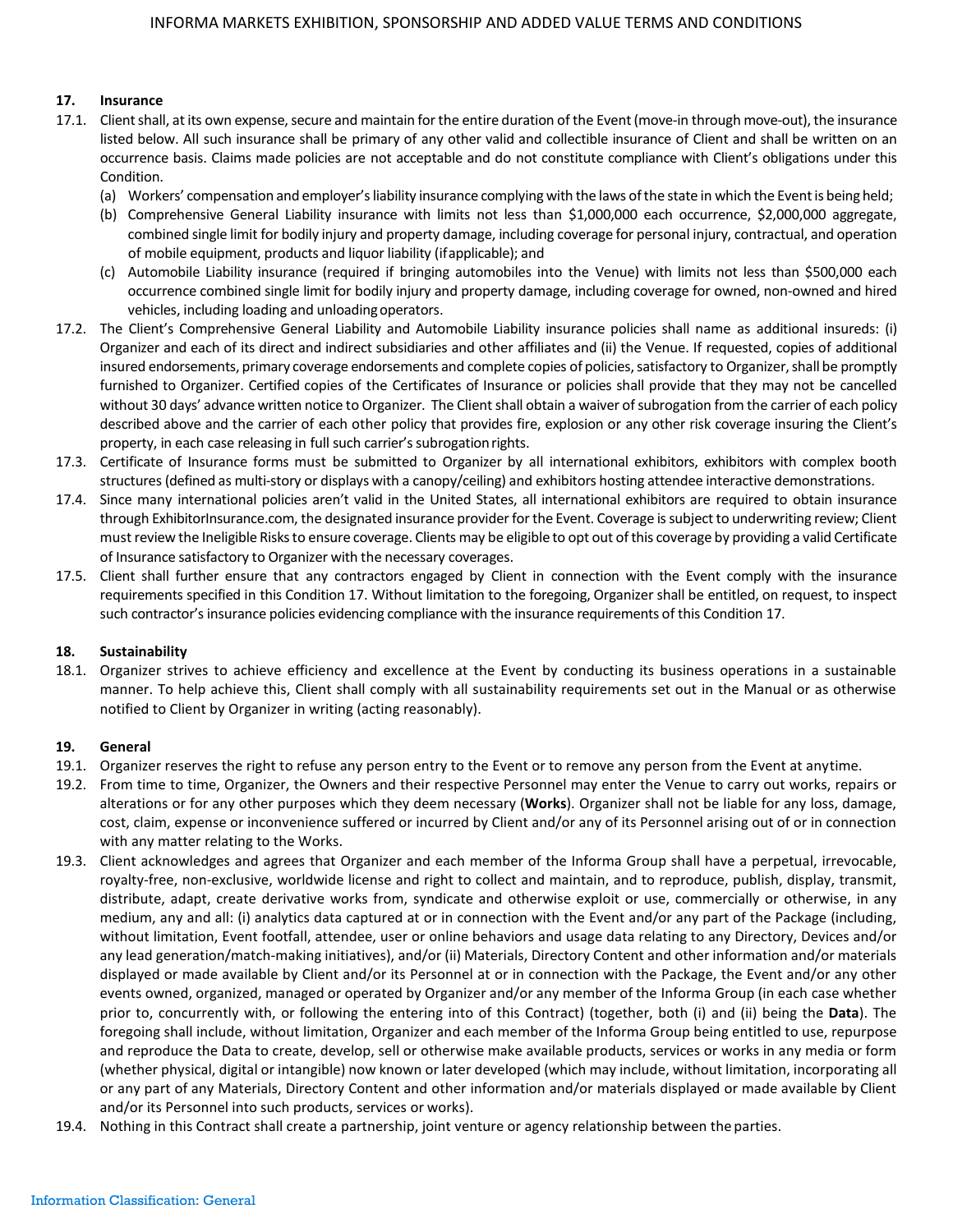- 19.5. If and to the extent that there is any conflict between these Conditions and the Booking Form, the terms of the Booking Form shall prevail.
- 19.6. Each party acknowledges and agrees that this Contract constitutes the entire agreement between the parties in relation to the Event and the Package and that it supersedes any and all prior oral or written understandings, communications or agreements with respect to the subject matter hereof.
- 19.7. Client may not assign or sub-contract any of its rights or obligations under this Contract without the prior written consent of Organizer. Organizershall be entitled to assign any and all of its rights under this Contract to any member of the Informa Group and the consent of Client shall not be required. Organizer shall be entitled, without the consent of Client, to sub-contract any and all of its obligations under this Contract to any member of the Informa Group or any third party contractor assisting Organizer with the staging of the Event and/or the facilitation of the Package.
- 19.8. No failure by either party in exercising any right or remedy shall operate as a waiver of the same. No waiver by either party of any breach by the other party shall be considered as a waiver of any subsequent breach of the same or any other provision of this Contract. The rights and remedies under this Contract are cumulative and are not exclusive of any rights or remedies provided by law.
- 19.9. If any provision of this Contract is or becomes invalid, illegal or unenforceable, that provision shall be deemed modified to the minimum extent necessary to make it valid, legal and enforceable. If such modification is not possible, the relevant provision shall be deemed deleted. Any modification to or deletion of a provision under this Condition 19.9 shall not affect the validity and enforceability of the rest of this Contract.
- 19.10. Unless it is expressly stated otherwise, this Contract does not give rise to any rights for a third party to enforce any term of this Contract. The rights of the parties to terminate, rescind or agree any variation, waiver or settlement under this Contract are not subject to the consent of any other person.
- 19.11. Organizer reserves the right to set off any indebtedness of Client to Organizer against any indebtedness of Organizer to Client, regardless of whether any such indebtedness arises pursuant to this Contract or otherwise.
- 19.12. Any notice or other communication given to a party under orin connection with this Contractshall be in writing (which includes, without limitation, e-mail).

### **20. Governing law and jurisdiction**

20.1. This Contract shall be governed and construed in accordance with the laws of the State of New York. Organizer and Client agree that any and all disputes in any way relating to, or arising out of this Contract or the assignment, use, denial, change, or cancellation of Space or any other aspect of the Package, shall be submitted to the American Arbitration Association (AAA) for arbitration before a single arbitrator in accordance with the rules of AAA then in force and effect as the sole and exclusive remedy for resolving such disputes. The parties agree that the decision of the arbitrator shall be final and binding and that a judgment may be entered on such arbitration award in any court of competent jurisdiction. The parties agree that any such arbitration shall take place in New York, NY. The prevailing party in any such arbitration shall be entitled to recover its costs and expenses, including reasonable attorneys' fees, incurred in connection with such arbitration. THE PARTIES ACKNOWLEDGE AND AGREE THAT BY SELECTING ARBITRATION AS THE SOLE AND EXCLUSIVE REMEDY FOR RESOLVING ALL DISPUTES BETWEEN THEM, THEY ARE WAIVING THEIR RIGHT TO A TRIAL TO WHICH THEY MAY BE OTHERWISE ENTITLED.

# **21. Specific terms relating to Covid-19**

- 21.1. Notwithstanding any other provision of this Contract, the parties agree that to the extent that Client is prevented from participating in the Event as a direct result of: (i) mandatory government-imposed travel restrictions, and/or (ii) quarantine conditions, each related to Covid-19 that apply so as to prohibit persons in general (a) leaving the territory in which Client is based, (b) leaving the territory in which the Event is due to take place, and/or (c) travelling from the territory in which Client is based to the territory in which the Event is due to take place, the provisions of Condition 21.3 shall apply.
- 21.2. Notwithstanding any other provision of this Contract, the parties agree that to the extent that Organizer is forced to cancel the Event as a direct result of complying with a mandatory government-imposed order related to Covid-19, the provisions of Condition 21.3 shall apply. For the avoidance of doubt, if the date(s) of the Event are changed to new date(s) that are within twelve (12) months of the originally scheduled Opening Date of the Event in accordance with Condition 13.2, this shall not constitute cancellation of the Event.
- 21.3. Subject to the remainder of this Condition 21.3, if the circumstances set out in Condition 21.1 and/or Condition 21.2 apply, Client shall be entitled to elect that any portion of the Fees already paid shall be either: (i) applied to a future edition of the Event and/or any other mutually agreed upon activity, product and/or service provided by Organizer and/or any member of the Informa Group, or (ii) refunded, less the Admin Fee. This Condition 21.3 shall only apply to monies that Client has paid directly to Organizer in respect of the Package. For the avoidance of doubt, this Condition 21.3 shall not apply to any monies paid to third party vendors/suppliers in respect of Event-related products/services (for example, design and build contractors, freight forwarders, hotels/housing partners and airlines), even if these third party vendors/suppliers are recommended or endorsed by Organizer. Client acknowledges that products/services provided directly by third party vendors/suppliers to Client in respect of Event-